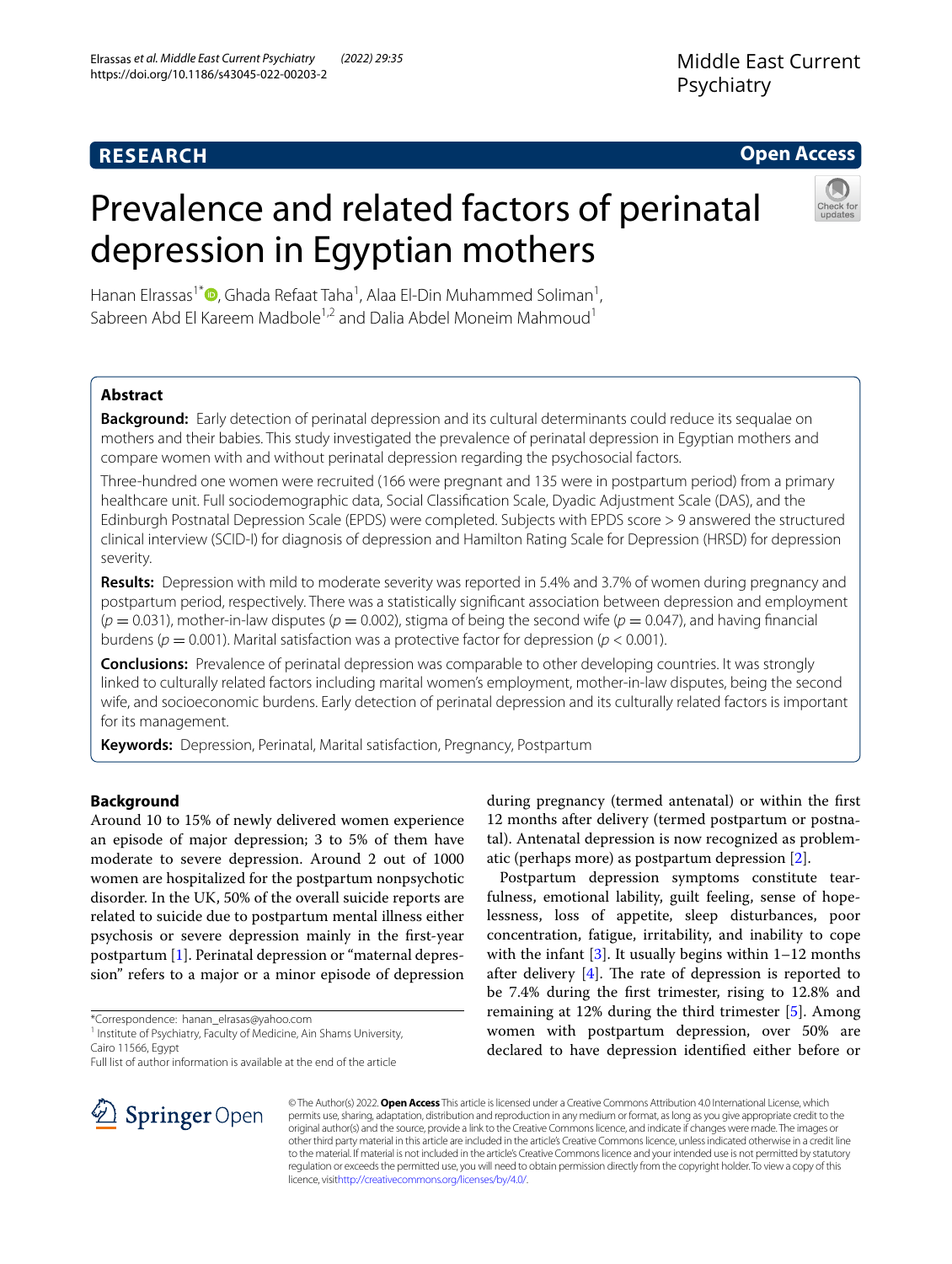during pregnancy  $[6]$ . The strongest predictor of perinatal depression is found to be past history of depression [[7\]](#page-7-5) and previous perinatal depression [[6,](#page-7-4) [8](#page-7-6)].

The etiology of depression is generally accepted to be a combination of neurotransmitter disturbance, hormonal dysregulation, and genetic, and psychosocial factors can be the cause [\[9](#page-7-7)]; social risk factors include lack of a partner, marital difficulties (e.g., divorce), and low socioeconomic status (e.g., fnancial insecurity/hardship), and psychological factors include current depression or anxiety, history of depression, or other psychiatric illness [\[2](#page-7-0)].

Being a victim of violence increases the odds of perinatal depression sevenfold, while the older age of mothers decreases the odds by 20%. Exclusive breastfeeding and regular prenatal vitamin intake during pregnancy are associated with 80% and 0.17% decrease in perinatal depression occurrence, respectively [\[10](#page-7-8)].

Perinatal depression causes negative consequences for infants that range from immediate risks, such as preterm delivery  $[11]$  $[11]$  and neonatal complications  $[12]$  $[12]$ , to longer term sequelae, such as impaired neurological, cognitive, emotional, and social development [\[13](#page-7-11)]. In addition, depressed mothers have more complex behavioral interactions with their children, becoming less responsive, more sensitive, and more intrusive in their care, and children develop an insecure attachment to mothers at age of 36 months [\[14](#page-7-12)].

Antenatal depression often goes unrecognized and untreated in part because of concerns about the safety issues of medicating pregnant women and because its symptoms mimic those associated with pregnancy such as changes in mood, cognitive afection, decreased energy level, and appetite change. Depressed women are more likely to have a poor quality of life [[15\]](#page-7-13), increased social stress [\[16](#page-7-14)], inadequate perinatal care, and persistent complications such as nausea, vomiting, and preeclampsia [[17,](#page-7-15) [18\]](#page-7-16).

Antenatal depression is noted as a strong predictor for postnatal depression [\[19](#page-7-17)]; therefore, early screening is mandatory  $[20]$  $[20]$  $[20]$ , as it is difficult to predict who is having depression by non-detailed history taking [[4\]](#page-7-2).

Perinatal depression has been alarming due to the intertwined psychopathological causes and the harmful comorbidities [[21\]](#page-7-19). Risk factors of postpartum depression are culturally determined especially in the developing world [\[22](#page-7-20)]. Moreover, culture-related factors are important determinants of occurrence or alleviation of postpartum depression. Thus, for the early detection of perinatal depression, it is mandatory to identify related risk factors in diferent communities [[23\]](#page-7-21).

The current study aimed to identify the rate and severity of major depressive disorder during pregnancy and postpartum period of Egyptian women and to compare women with and without perinatal depression regarding psychosocial factors, obstetric variables, and marital adjustment.

## **Methods**

## **Participants**

This is a comparative cross-sectional study that recruited 301 women by convenient random sampling coming for perinatal care in a primary healthcare unit from September 2014 until August 2015.

The study included women who were pregnant and women during the frst 6 months postpartum, and their ages ranged between 18 and 45 years; women with either current psychiatric disorder other than depression or current major physical illness like renal/liver/cardiac diseases were excluded. The study protocol was approved by the Ethical Committee of the Faculty of Medicine. All women were briefed on the study, and a written informed consent was obtained.

## **Measures**

## *A predesigned sheet*

It included the demographic data (age, educational level, occupation, and number of children), psychiatric history (past history of perinatal depression, other psychiatric illnesses, family psychiatric history), subjective feeling of stress (mother-in-law disputes, child responsibility, stigma of being the second wife, fnancial burdens), and obstetric data (natal period either pregnancy or postpartum, history of infertility/induction of labor/abortion/ stillbirth, if pregnancy, the baby or its gender was wanted or not, and attitude toward the gender of the baby).

## *Fahmy and El Sherbini social classifcation*

It includes items on the age, sex, level of education and occupation of the parents, family size, estimated economic level, and sanitation in the house. The total score is 30; 25 or higher scores indicate high social class, 20–24 middle class, 16–19 low social class, and 15 or less very low social class [[24\]](#page-7-22).

## *The Dyadic Adjustment Scale (DAS)*

It is a 32-item self-administered questionnaire to assess marital adjustment, composed of four subscales: dyadic consensus, dyadic satisfaction, dyadic cohesion, and affection expression. The total score ranges from 0 to 151. The Arabic version of the scale was used  $[25]$  $[25]$ .

#### *Edinburgh Postnatal Depression Scale (EPDS)*

It is validated to be used in the antenatal and postnatal periods. It is a 10-item self-rating instrument, whereas each item has a 4-point scale. The minimum and maximum total scores are 0 and 30, respectively. It focuses on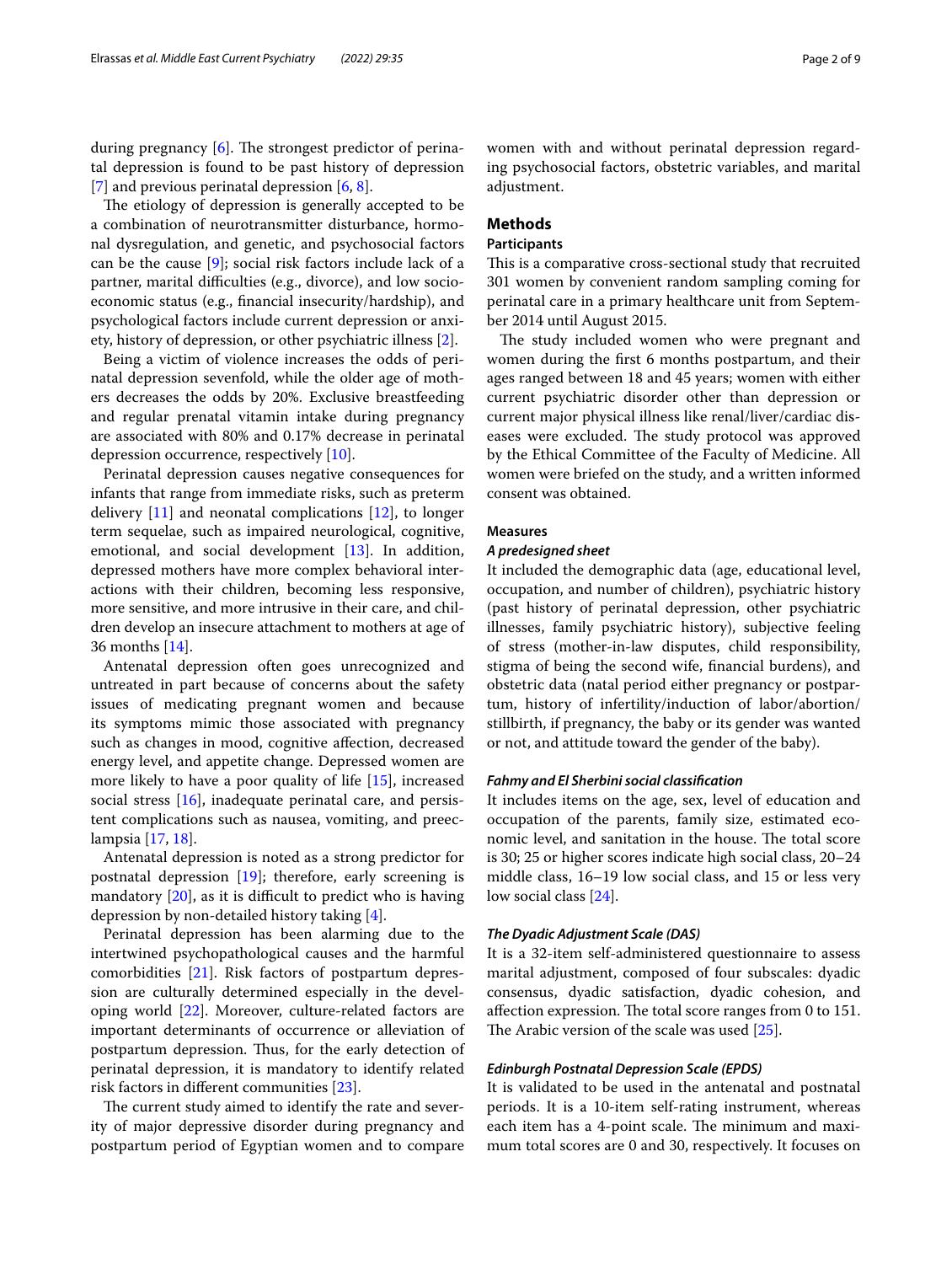the cognitive and afective features of depression [\[26](#page-7-24)]. The study used the Arabic version of EPDS [[27](#page-7-25)].

## *The Structured Clinical Interview for DSM‑IV (SCID‑I)*

It is a semi-structured diagnostic interview updated for the DSM-IV. The study used the Arabic version [\[28](#page-7-26)].

#### *Hamilton Rating Scale for Depression (HAM‑D)*

It is 21-item questionnaire used to rate the severity of major depression. Scores between (0–6), (7–17), (18–4), and > 24 indicate no depression, mild, moderate, and severe depression, respectively [\[29\]](#page-7-27).

## **Procedure**

The study was performed by a stratified random sampling of 301 women who were initially assessed using the predesigned sheet for assessing the demographic, psychiatric, and obstetric items hypothesized to be risk factors for maternal depression. All subjects were asked to complete the EPDS for the possibility of perinatal depression. Among the 301 women, 33 women (22 pregnant women and 11 in postpartum period) scored > 9 on the EDPS, so they were further interviewed by the structured clinical interview (SCID-I) for diagnosis of major depressive disorder. Only 14 (9 pregnant women and 5 in the postpartum period) women warranted a current major depressive episode diagnosis, so they answered the HAM-D to detect the severity of depression.

## **Statistical analysis**

All data were recorded and entered in a statistical package on a compatible computer. Analysis was done using the statistical package for the social sciences (SPSS, 17th version). Comparison between two independent populations was done using an independent *t*-test. Fisher's exact and  $\chi^2$  tests were used to compare qualitative data. The results were tabulated, grouped, and statistically analyzed. The level of significance was  $p < 0.05$  (significant) and  $p < 0.01$  (highly significant).

## **Results**

## **Sociodemographic and subjective feeling of stress among pregnant and postpartum women**

The sample consists of  $301$  women:  $166$   $(55.1%)$  in pregnancy and 135 (44.9%) in postpartum periods. Their mean age was  $23.7 \pm 4.9$  and  $24.7 \pm 5.3$  years, respectively. Finishing secondary and high education was the most prevailing educational levels. Most of participants were housewives (77.7%), and more than two-thirds had very low socioeconomic level (75.2%). Most of the pregnant women (44.6%) were having their frst child, while a greater portion of postpartum women (69.6%) had two or more previous children (Table [1\)](#page-3-0).

There were statistically significant differences regarding number of children ( $p < 0.001$ ), occupation ( $p < 0.031$ ), and educational level (*p* < 0.001) between pregnant and postpartum women. Considering the subjective feeling of stress items, disputes with mother-in-law and fnancial burdens were the highest stressful situations recorded by both groups (Table [1](#page-3-0)).

## **Psychiatric and obstetric history among pregnant and postpartum women**

Regarding the psychiatric history, perinatal depression was reported in 6.6% and 4.4% of pregnant and postpartum women, respectively (Table [2\)](#page-3-1). Around 80.7% and 84.4% of pregnant and postpartum women had planned pregnancies, respectively. All their babies were wanted. There was a statistically significant difference among the two groups regarding the attitude of parents toward the gender of the baby ( $p < 0.001$ ), with negative attitude in 22.9% of pregnant women.

There were statistically significant differences among the two groups regarding history of induction of labor  $(p = 0.009)$  and history of abortion/stillbirth  $(p = 0.012)$ with higher rates shown in pregnant women (4.8% had history of induction and 13.9% had history of abortion) than women in postpartum period. There was no statistically signifcant diference considering the history of infertility (Table [2\)](#page-3-1).

## **Depression and marital satisfaction among pregnant and postpartum women**

The rate of depressive symptoms during pregnancy and postpartum period was 13.2% and 8.1%, respectively, using the EPDS. Subjects who had a cutoff score > 9 answered the SCID-I questionnaire showing major depressive disorder with mild to moderate severity measured by the Hamilton Depression Scale in 5.4% and 3.7% of pregnant and postpartum subjects, respectively.

Using the Dyadic Adjustment Scale, the rate of marital satisfaction was 93.4% during pregnancy and 97% in postpartum period. There were no statistically significant diferences regarding marital satisfaction, EPDS, SCID-I, and HAM scores between the two groups (Table [3](#page-4-0)).

## **The sociodemographic diferences among depressed and nondepressed women**

There was a statistically significant difference between major depressive disorder and occupation; depression was higher in employed females than in housewives  $(p =$ 0.031). There were no statistically significant differences between depression and variables like age, number of children, social status, and educational level (Table [4\)](#page-4-1).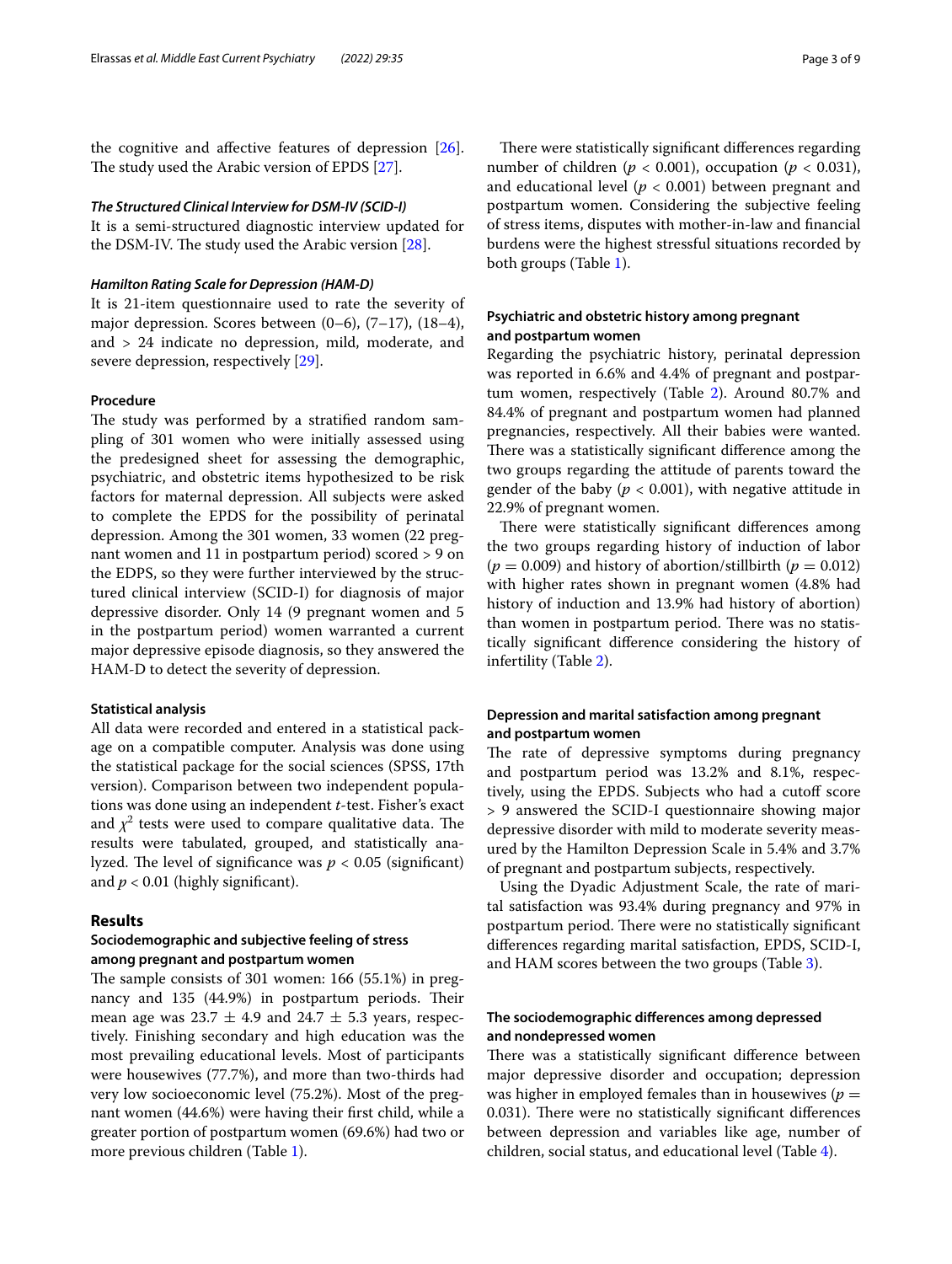| Variable                     |                          | Pregnant<br>$(N = 166)$ | Postpartum<br>$(N = 135)$ | $X^2$                | P          | Odd ratio              |
|------------------------------|--------------------------|-------------------------|---------------------------|----------------------|------------|------------------------|
| Age                          |                          | $23.7 + 4.9$            | $24.7 \pm 5.3$            | $1.547$ <sup>a</sup> | 0.123      |                        |
| Education                    | Illiterate               | 43 (25.9%)              | 34 (25.2%)                | 28.311               | $< 0.001*$ |                        |
|                              | Primary                  | 26 (15.7%)              | 21 (15.6%)                |                      |            |                        |
|                              | Secondary                | 68 (41%)                | 24 (17.8%)                |                      |            |                        |
|                              | High education           | 29 (17.5%)              | 56 (41.5%)                |                      |            |                        |
| Occupation                   | Housewife                | 153 (92.2%)             | 132 (97.8%)               | Fisher's exact test  | $0.031*$   | $0.267(0.075 - 0.959)$ |
|                              | Employed                 | 13 (7.8%)               | $3(2.2\%)$                |                      |            |                        |
| Number of children           | 0                        | 74 (44.6%)              | $0(0.0\%)$                | Fisher's exact test  | $< 0.001*$ |                        |
|                              |                          | 41 (24.7%)              | 41 (30.4%)                |                      |            |                        |
|                              | $\geq 2$                 | 51 (30.7%)              | 94 (69.6%)                |                      |            |                        |
| Socioeconomic level          | Very low                 | 129 (77.7%)             | 100 (75.2%)               | 5.897                | 0.117      |                        |
|                              | Low                      | 18 (10.8%)              | 18 (13.5%)                |                      |            |                        |
|                              | Middle                   | 16 (9.6%)               | 7(5.3%)                   |                      |            |                        |
|                              | High                     | $3(1.8\%)$              | $8(6.0\%)$                |                      |            |                        |
| Subjective feeling of stress | Absent                   | 146 (88.0%)             | 124 (91.9%)               | 3.565                | 0.468      |                        |
|                              | Mother in low disputes   | 13 (7.8%)               | 9(6.7%)                   |                      |            |                        |
|                              | Child responsibility     | $3(1.8\%)$              | $0(0.0\%)$                |                      |            |                        |
|                              | Stigma of being 2nd wife | $1(0.6\%)$              | $0(0.0\%)$                |                      |            |                        |
|                              | Financial burdens        | $3(1.8\%)$              | 2(1.5%)                   |                      |            |                        |

<span id="page-3-0"></span>**Table 1** Comparison between pregnant and postpartum women regarding the sociodemographic data and subjective feeling of stress scores

<sup>a</sup> t-test used as test of significance. *X*<sup>2</sup>, chi-square test. \*Significant

<span id="page-3-1"></span>

|  | Table 2 Comparison between pregnant and postpartum women regarding the psychiatric and obstetric variables<br>in a comparative comparative comparative comparative comparative properties and the properties of the comparative |  |  |  |  |
|--|---------------------------------------------------------------------------------------------------------------------------------------------------------------------------------------------------------------------------------|--|--|--|--|
|  |                                                                                                                                                                                                                                 |  |  |  |  |

| Variable                                |          |              | Pregnant ( $N = 166$ ) Postpartum ( $N = 135$ ) $X^2$ |                   | P          | Odds ratio             |
|-----------------------------------------|----------|--------------|-------------------------------------------------------|-------------------|------------|------------------------|
| History of perinatal depression         | Absent   | 155 (93.4%)  | 129 (95.6%)                                           | 0.665             | 0.462      |                        |
|                                         | Present  | $11(6.6\%)$  | $6(4.4\%)$                                            |                   |            |                        |
| Past psychiatric history other than PDD | Absent   | 166 (100.0%) | 135 (100.0%)                                          |                   |            |                        |
| Family psychiatric history              | Absent   | 166 (100.0%) | 135 (100.0%)                                          |                   |            |                        |
| Planned pregnancy                       | No.      | 32 (19.3%)   | 21 (15.6%)                                            | 0.711             | 0.448      |                        |
|                                         | Yes      | 134 (80.7%)  | 114 (84.4%)                                           |                   |            |                        |
| Wanted baby                             | Yes      | 166 (100.0%) | 135 (100.0%)                                          |                   |            |                        |
| Attitude towards the gender of baby     | Negative | 38 (22.9%)   | $0(0.0\%)$                                            | Fisher exact test | $< 0.001*$ |                        |
|                                         | Positive | 128 (77.1%)  | 135 (100.0%)                                          |                   |            |                        |
| History of infertility                  | Absent   | 164 (98.8%)  | 134 (99.3%)                                           | Fisher exact test | 1.000      |                        |
|                                         | Present  | $2(1.2\%)$   | $1(0.7\%)$                                            |                   |            |                        |
| History of induction of labor           | Absent   | 158 (95.2%)  | 135 (100.0%)                                          | Fisher exact test | $0.009*$   |                        |
|                                         | Present  | 8 (4.8%)     | $0(0.0\%)$                                            |                   |            |                        |
| History of abortion/stillbirth          | Absent   | 143 (86.1%)  | 128 (94.8%)                                           | 6.237             | $0.012*$   | $0.340(0.141 - 0.819)$ |
|                                         | Present  | 23 (13.9%)   | $7(5.2\%)$                                            |                   |            |                        |

*X*2 , chi-square test. \*Statistically signifcant

## **The psychiatric and obstetric variables among depressed and nondepressed women**

There were no statistically significant differences regarding the psychiatric and obstetric history and depression. There was a statistically significant diference in depression occurrence and marital satisfaction ( $p < 0.001$ ). The most common causes of stress reported in depressed women were disputes with the mother-in-law, stigma being the 2nd wife, and fnancial strains with statistically signifcant relation with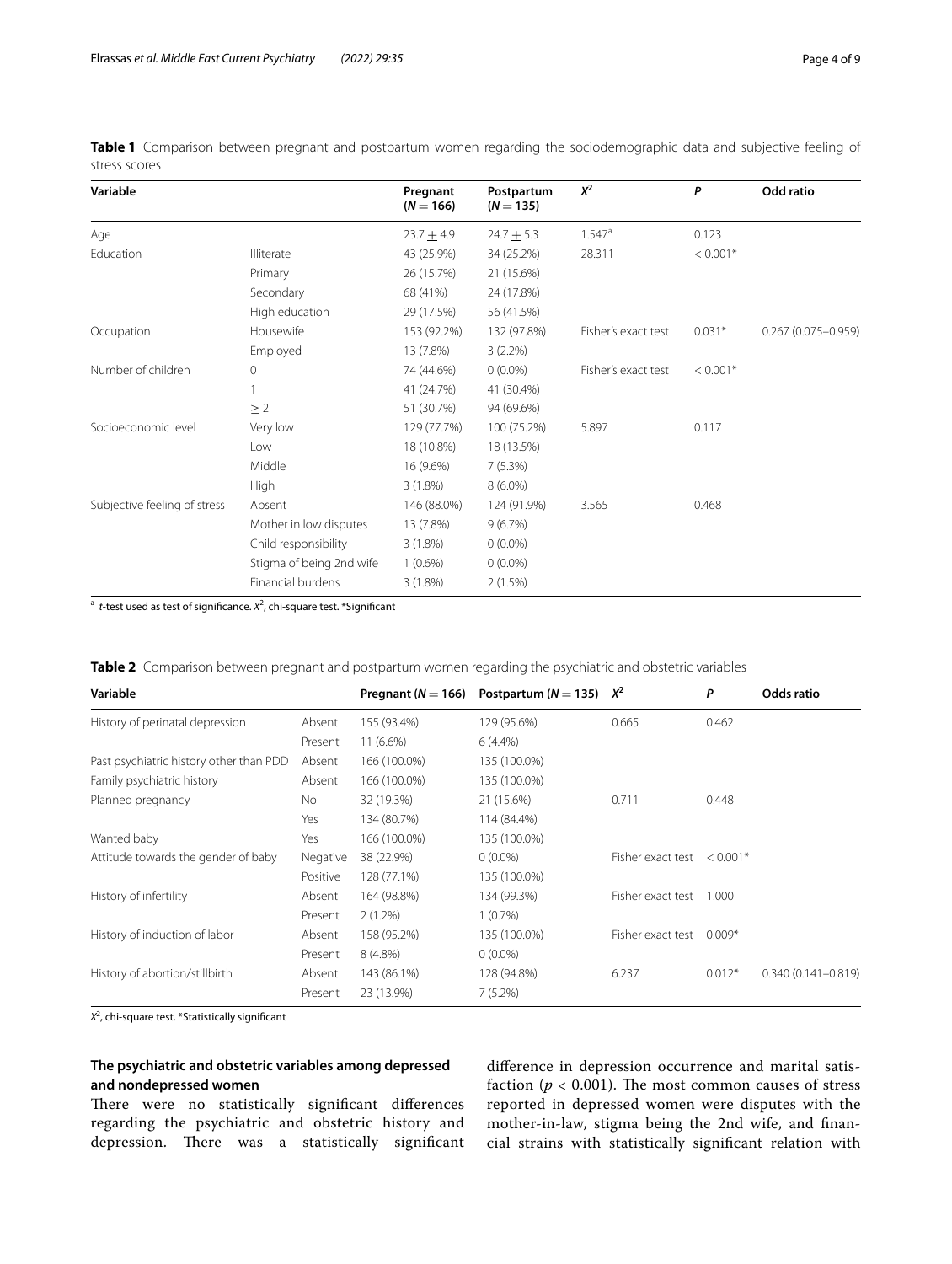## <span id="page-4-0"></span>**Table 3** Comparison between pregnant and postpartum females using EPDS, SCID-I, HAM-D, and DAS

| <b>Scale</b> |                     | Pregnancy<br>$(N = 166)$ | Postpartum<br>$(N = 135)$ | Test           | <i>p</i> -value |
|--------------|---------------------|--------------------------|---------------------------|----------------|-----------------|
| <b>EPDS</b>  | Cutoff $< 9$        | 144 (86.2%)              | 124 (93.3%)               | $X^2 = 1.988$  | 0.195           |
|              | Cutoff $> 9$        | 22 (13.3%)               | $11(8.1\%)$               |                |                 |
| SCID-I       | No depression       | 157 (94.6%)              | 130 (96.3%)               | $X^2 = 1.988$  | 0.195           |
|              | Major depression    | $9(5.4\%)$               | 5(3.7%)                   |                |                 |
| $HAM-Da$     | Mild depression     | $4(2.4\%)$               | $3(2.2\%)$                | Fisher's exact | 1.000           |
|              | Moderate depression | $5(3.0\%)$               | 2(1.5%)                   |                |                 |
| DAS          | < 97                | $11(6.6\%)$              | $4(3.0\%)$                | Fisher exact   | 0.187           |
|              | $\geq 97$           | 155(93.4%)               | 131(97.0%)                |                |                 |

*EPDS* Edinburgh Postnatal Depression Scale, *DAS* the Dyadic Adjustment Scale, *HAM-D* Hamilton Rating Scale for Depression, *SCID-I* the Structured Clinical Interview for DSM-IV; <sup>a</sup> total number = 14; X<sup>2</sup>, chi-square test

<span id="page-4-1"></span>**Table 4** Demographic data, psychiatric and obstetric history in relation to depression by SCID-I among the total sample

| <b>Variables</b>   |                   | SCID-I                       |                          |              | $X^2$ | P        | <b>OR</b>            |
|--------------------|-------------------|------------------------------|--------------------------|--------------|-------|----------|----------------------|
|                    |                   | No depression<br>$(N = 287)$ | Depression<br>$(N = 14)$ |              |       |          |                      |
| Age                |                   | $24.09 + 5.1$                | $25.64 \pm 4.8$          |              | 1.114 | 0.266    |                      |
| Natal period       | Pregnancy         | 15 (94.6%)                   | $9(5.4\%)$               | 166 (100.0%) | 0.495 | 0.588    |                      |
|                    | Postpartum        | 130 (96.3%)                  | 5(3.7%)                  | 135 (100.0%) |       |          |                      |
| Education          | <b>Illiterate</b> | 72 (93.5%)                   | $5(6.5\%)$               | 77 (100.0%)  | 1.273 | 0.736    |                      |
|                    | Primary           | 46 (97.9%)                   | $1(2.1\%)$               | 47 (100.0%)  |       |          |                      |
|                    | Secondary         | 22 (95.7%)                   | $1(4.3\%)$               | 23 (100.0%)  |       |          |                      |
|                    | High education    | 147 (95.5%)                  | 7(4.5%)                  | 154 (100.0%) |       |          |                      |
| Occupation         | Housewife         | 274 (96.1%)                  | $11(3.9\%)$              | 285 (100.0%) | 7.574 | $0.031*$ | 5.7                  |
|                    | Employed          | 13 (81.2%)                   | 3 (18.8%)                | 16 (100.0%)  |       |          | $(1.4 - 23.1)$<br>32 |
| Number of children | $\mathbf{0}$      | 71 (95.9%)                   | $3(4.1\%)$               | 74 (100.0%)  | 1.756 | 0.416    |                      |
|                    |                   | 80 (97.6%)                   | $2(2.4\%)$               | 82 (100.0%)  |       |          |                      |
|                    | $\geq$ 2          | 136 (93.8%)                  | $9(6.2\%)$               | 145 (100.0%) |       |          |                      |

*SCID-I* the Structured Clinical Interview for DSM-IV; ¶independent *t*-test; \*statistically signifcant

depression ( $p = 0.002$ , 0.047, and 0.001, respectively) (Table [5\)](#page-5-0).

## **Discussion**

This study provides considerable evidence that women experience deterioration in their psychological adjustment during the perinatal period where they should be taught coping strategies to reduce stress and depression. In the current study, the rate of perinatal depression during pregnancy was 13.2% by the EPDS, comparable to previous studies [[30,](#page-7-28) [31](#page-7-29)]. Previous studies showed higher prevalence of depression during pregnancy in developing countries (19–25%) compared to developed countries  $(7-15%)$  [\[32\]](#page-7-30).

The rate of major depressive disorder during pregnancy based on the SCID-1 scale was 5.4%. Consistently, previous studies reported a point prevalence of depression at the frst trimester to be 1.0–5.6% [[33](#page-7-31)] and with similar results in Japan (6%) [\[34](#page-7-32)].

The rate of depressive symptoms in postpartum period was 8.1% by using the EPDS. This can affect the mother's ability to care for her baby and can limit her capacity to engage positively in social interactions [\[35](#page-7-33)]. Higher rates of depression were also reported in other areas in Egypt like El-Minia city (49.5%) [[36\]](#page-7-34), Sohag (39%) [\[37](#page-7-35)], and in Mansoura (17.9%) [\[30](#page-7-28)].

The rate of major depression in the postpartum period in our results was 3.7% by the SCID-I. It has been noted that the prevalence of postpartum depression varied from 1.9 to 82.1% in developing countries and from 5.2 to 74.0% in developed countries  $[38]$  $[38]$  $[38]$ . These differences might be due to diferences in the type of the screening instrument used, cutoff scores, cultural variables, and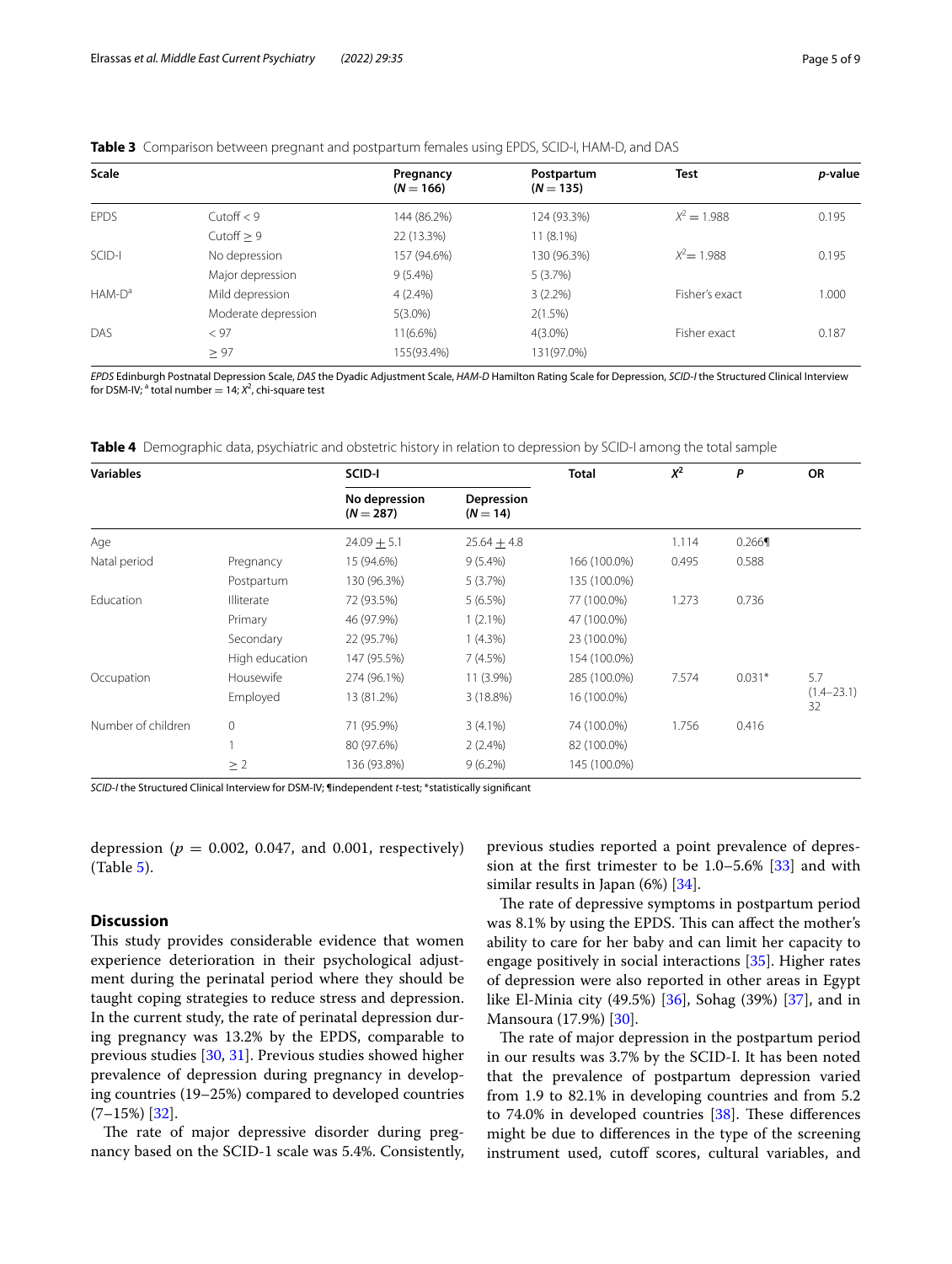| <b>Variables</b>                |                 | $SCID-I (N = 301)$  |                 |              | $X^2$  | P          | OR                     |  |
|---------------------------------|-----------------|---------------------|-----------------|--------------|--------|------------|------------------------|--|
|                                 |                 | No depression (287) | Depression (14) |              |        |            |                        |  |
| History of perinatal depression | <b>No</b>       | 272 (95.8%)         | 12 (4.2%)       | 284 (100.0%) | 2.056  | 0.183      |                        |  |
|                                 | Yes             | 15 (88.2%)          | 2(11.8%)        | 17 (100.0%)  |        |            |                        |  |
| Past psychiatric history        | Absent          | 287 (95.3%)         | 14 (4.7%)       | 301 (100.0%) |        |            |                        |  |
| Family psychiatric history      | Absent          | 287 (95.3%)         | 14 (4.7%)       | 301 (100.0%) |        |            |                        |  |
| History of infertility          | No              | 284 (95.3%)         | 14 (4.7%)       | 298 (100.0%) | 0.148  | 1.000      |                        |  |
|                                 | Yes             | 3 (100.0%)          | $0(0.0\%)$      | 3 (100.0%)   |        |            |                        |  |
| History of induction of labor   | <b>No</b>       | 279 (95.2%)         | 14 (4.8%)       | 293 (100.0%) | 0.401  | 1.000      |                        |  |
|                                 | Yes             | 8 (100.0%)          | $0(0.0\%)$      | 8 (100.0%)   |        |            |                        |  |
| History of abortion/stillbirth  | No              | 259 (95.6%)         | 12 (4.4%)       | 271 (100.0%) | 0.305  | 0.638      |                        |  |
|                                 | Yes             | 28 (93.3%)          | 2(6.7%)         | 30 (100.0%)  |        |            |                        |  |
| Mother-in law disputes          | Yes             | 17 (77.3%)          | 5(22.7%)        | 22 (100.0%)  | 17.487 | $0.002*$   | $0.113(0.034 - 0.379)$ |  |
|                                 | No              | 270 (96.8%)         | $9(3.2\%)$      | 279 (100.0%) |        |            |                        |  |
| Child responsibility            | Yes             | 2(66.7%)            | $1(33.3\%)$     | 3 (100.0%)   | 5.621  | 0.134      |                        |  |
|                                 | No              | 285 (95.6%)         | 13 (4.4%)       | 298 (100.0%) |        |            |                        |  |
| Stigma of being 2nd wife        | Yes             | $0(0.0\%)$          | 1 (100.0%)      | $1(100.0\%)$ | 20.568 | $0.047*$   | 23.07 (13.6-39.3)      |  |
|                                 | No              | 287 (95.7%)         | 13 (4.3%)       | 300 (100.0%) |        |            |                        |  |
| Financial burdens               | Yes             | $2(40.0\%)$         | $3(60.0\%)$     | $5(100.0\%)$ | 35.122 | $0.001*$   | $0.026(0.004 - 0.170)$ |  |
|                                 | <b>No</b>       | 285 (96.3%)         | 11 (3.7%)       | 296 (100.0%) |        |            |                        |  |
| DAS scale                       | Dissatisfaction | 7(46.7%)            | 8 (53.3%)       | 15 (100.0%)  | 84.364 | $< 0.001*$ | $0.019(0.005 - 0.069)$ |  |
|                                 | Satisfaction    | 280 (97.9%)         | $6(2.1\%)$      | 286 (100.0%) |        |            |                        |  |

<span id="page-5-0"></span>Table 5 Psychiatric, obstetric, and subjective feeling of stress and marital satisfaction variables in relation to depression by SCID-I among the total sample

*DAS* the Dyadic Adjustment Scale, *SCID-I* the Structured Clinical Interview for DSM-IV; \*statistically signifcant

differences in socioeconomic environments. The current study showed higher rate of depression in pregnant women  $(13.3%)$  than the postpartum  $(8.1%)$ . This was consistent with fndings by other studies [\[39](#page-7-37)[–41](#page-7-38)], referring to the high levels of depression in pregnant women compared to postpartum.

The mean age of our sample was early 20s, and there was no signifcant diference between depressed and nondepressed mothers. This was consistent with the previous studies [[42](#page-7-39)[–44](#page-8-0)].

In this study, there was a signifcant diference between pregnant and postpartum women with the majority having modest educational level (secondary and high education) with no signifcant correlation with depression in consistent with previous studies [[42](#page-7-39), [45,](#page-8-1) [46\]](#page-8-2). Previous studies reported that education is a predictor of postpartum depression  $[47]$ , and that mothers who had a higher level of education were more at risk of postpartum depression [[48,](#page-8-4) [49](#page-8-5)], being sensitive and embarrassed to admit depressive symptoms [[50\]](#page-8-6). Yet, other studies found that educated mothers have supportive social networking and high self-esteem [\[51](#page-8-7)].

Furthermore, the rate of depression was higher among employed Egyptian mothers. These data were similar to previous studies which detected higher depression in working females than housewives  $[46, 52]$  $[46, 52]$  $[46, 52]$  $[46, 52]$  $[46, 52]$ . This could be explained by the increasing workload on women to meet the economic needs of their household besides the negative attitude of relatives towards their work in lower and middle social classes [\[53\]](#page-8-9). However, investigating other confounders related to employment is warranted. On the contrary, employment was related to a lower prevalence of depressive symptoms mainly during pregnancy [[54](#page-8-10), [55\]](#page-8-11).

Most of the pregnant women in the current study (44.6%) were having the frst child, while a greater portion of postpartum women (69.6%) had two or more previous children with signifcant diference, but with no signifcant association with depression, which can be explained by the meshwork of social support received in that specifc culture, similar to the previous studies [[42](#page-7-39), 56. The number of children was not a significant factor for developing depression in this study. However, a study in UAE reported a signifcant association between depression and the number of children [\[57](#page-8-13)].

Disputes with the mother-in-law were one of the risk factors of depression among our cohort. This was in line with fndings of previous studies on eastern women, due to having to live with the husband's family and be responsible to take care of them  $[58-60]$  $[58-60]$  $[58-60]$ . The woman is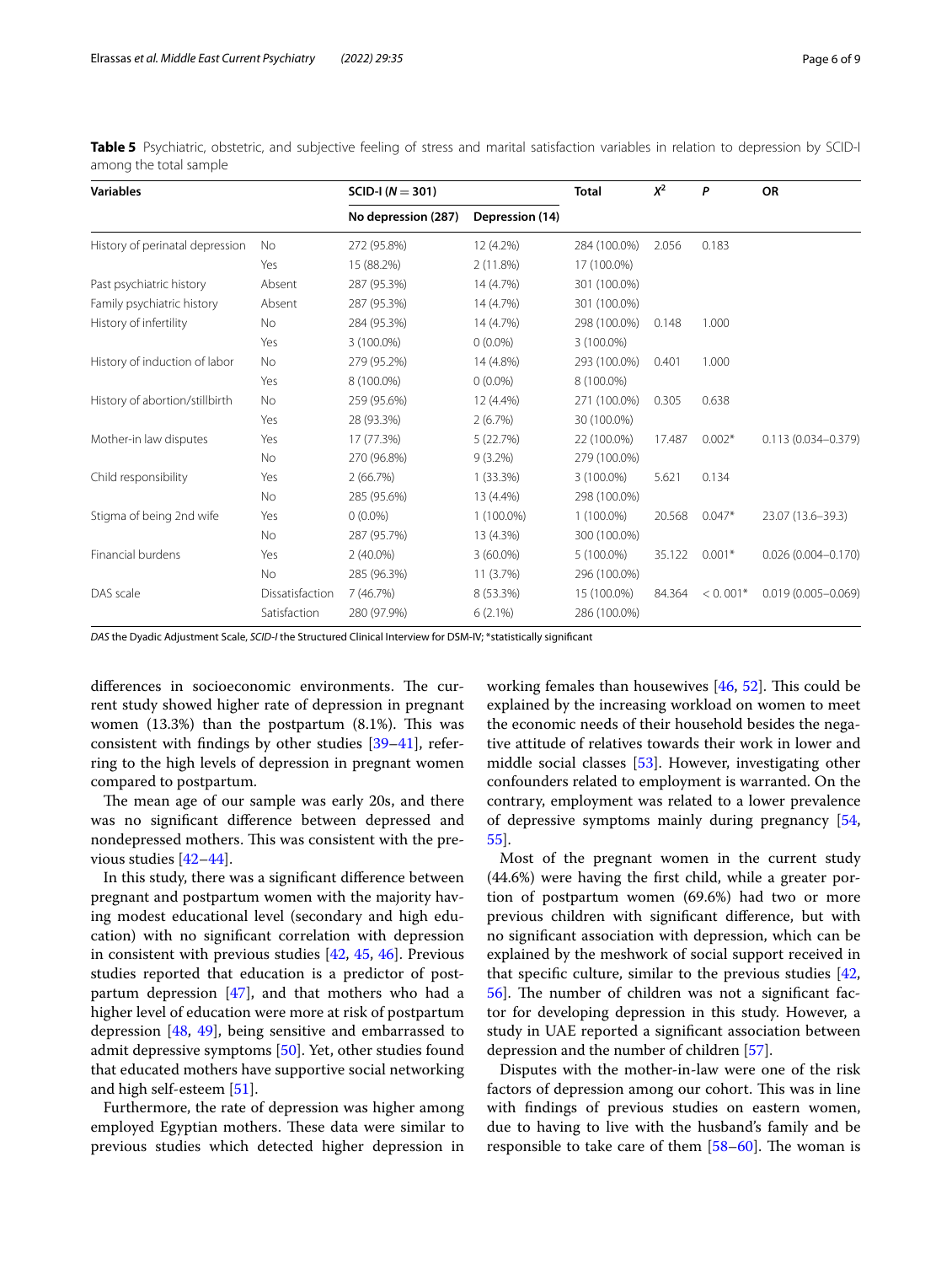supposed to follow the advice of her mother-in-law in diferent aspects of her life, and this consequently makes women struggle in silence to control their life lacking self-autonomy. Depressive symptoms become prominent if women gain no support from their husbands.

Another determinant factor of depression was the financial burdens, which reflects the lack of self-sufficiency in face of one self's and home needs, as fnancial security protects against depression  $[61]$  $[61]$ . This agrees with studies refecting the high perinatal depression triggered in low-income women [[62,](#page-8-17) [63](#page-8-18)]. Furthermore, there was a signifcant relation between depression and being a second wife due to the social stigma and stress women continuously get that may lead to a sense of alienation, anxiety, and depression.

In consistent with prior studies, marital satisfaction was reached in almost all the pregnant and postpartum women, as guidance and afection given by husbands help women manage their stress positively [[64,](#page-8-19) [65](#page-8-20)]. On the other hand, women who did not receive sufficient support from their husbands were vulnerable to depression [\[30](#page-7-28), [36](#page-7-34), [51,](#page-8-7) [66](#page-8-21)].

The previous history of depression is considered a strong predictor of postpartum depression [[7,](#page-7-5) [39\]](#page-7-37). In contrast, the current study showed no correlation between the history of mental illness and perinatal depression. In rural areas, mental problems are still considered "family secrets" that should not be disclosed to outsiders. The stigma associated with mental disorders is considered a shame for the entire family  $[67]$  $[67]$  $[67]$ . Some women who took part in our study did not recognize depression as a psychological issue but considered the problems a result of the "evil eye."

Moreover, the satisfaction by the baby gender was one of the culturally related determinant factors of depression. This could be attributed to the religious beliefs of giving compassion, acceptance, and contentment with God's providence that overrides the engrained cultural stereotype of male gender preference for fnancial benefts and heritage concepts. In the current study, a low incidence of previous abortion was reported from recruited women that were not associated with perinatal depression in consistent with previous studies [\[68](#page-8-23)].

## **Limitations**

The current study is limited by its cross-sectional design which cannot provide reliable causal correlations. The small sample size recruiting mothers attending a single public primary health service can afect the ability of reliable generalization to the whole Egyptian population. Also, the small number of depressed women and reported psychosocial factors such as the second wife. Another limitation is the lack of medical records that can give more detailed data on the psychiatric and family histories of patients.

## **Conclusions**

Perinatal depression with mild to moderate intensity was reported in 5.4% and 3.7% of Egyptian women during pregnancy and the postpartum period, respectively. Moreover, it was strongly linked to cultural factors including marital women's employment, mother-in-law disputes, being the second wife, and socioeconomic burdens. Assessment of marital dynamics and thorough psychiatric history taking can identify high-risk mothers for early diagnoses and management of perinatal depression.

#### **Abbreviations**

DAS: Dyadic Adjustment Scale; EPDS: Edinburgh Postnatal Depression Scale; SCID-I: Structured Clinical Interview for DSM-IV; HAM-D: Hamilton Rating Scale for Depression.

#### **Acknowledgements**

The patients and controls.

#### **Authors' contributions**

HE and DA: statistical analysis, analysis, and interpretation of data, drafting, and revision of the manuscript. SM: data collection, statistical analysis, analysis, and interpretation of data, drafting, and revision of the manuscript. GT and AS: analysis and interpretation, of data design and concept of the study, and critical revision of the manuscript. All authors reviewed and approved the fnal version of this manuscript.

#### **Funding**

None.

#### **Availability of data and materials**

The datasets used and/or analyzed during the current study are available from the corresponding author on reasonable request.

#### **Declarations**

#### **Ethics approval and consent to participate**

The ethical committee of the faculty of medicine, Ain Shams University, has allowed doing this study. The authors assert that all procedures contributing to this work comply with the ethical standards of the relevant national and institutional committees on human experimentation and with the Helsinki Declaration of 1975, as revised in 2008. A written consent was obtained from all participants.

#### **Competing interests**

The authors declare that they have no competing interests.

#### **Author details**

<sup>1</sup> Institute of Psychiatry, Faculty of Medicine, Ain Shams University, Cairo 11566, Egypt. <sup>2</sup>Inshas El Raml Hospital, Belbas-Sharqia governorate, Egypt.

Received: 15 February 2022 Accepted: 10 April 2022 Published online: 09 May 2022

#### **References**

<span id="page-6-0"></span>1. Healey C, Morriss R, Henshaw C, Wadoo O, Sajjad A, Scholefeld H et al (2013) Self-harm in postpartum depression and referrals to a perinatal mental health team: an audit study. Arch Womens Ment Health 16(3):237–245. <https://doi.org/10.1007/s00737-013-0335-1>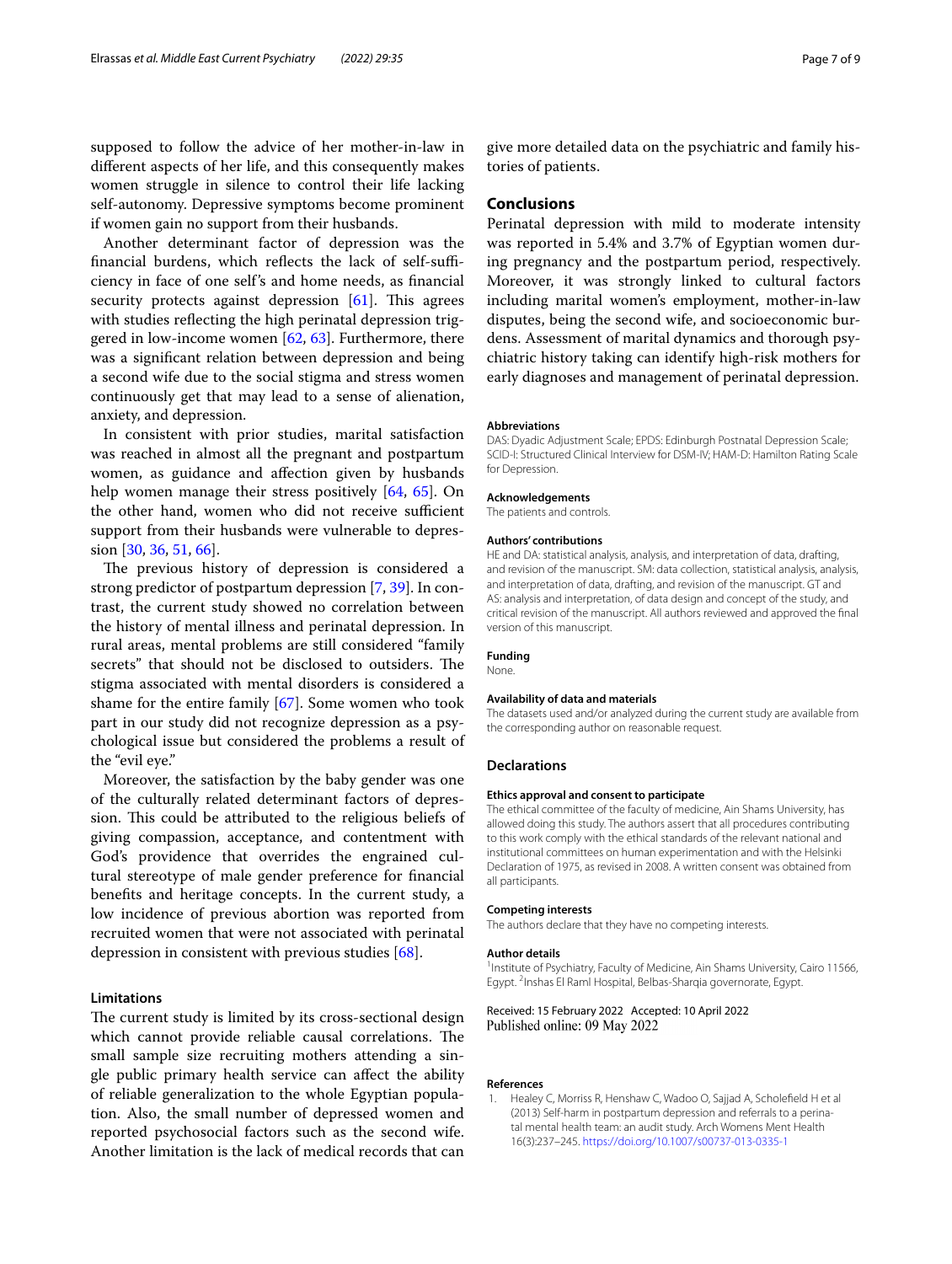- <span id="page-7-0"></span>2. Leung WC, Kung F, Lam J, Leung TW, Ho PC (2002) Domestic violence and postnatal depression in a Chinese community. Int J Gynaecol Obstet 79(2):159–166
- <span id="page-7-1"></span>3. Robinson GE, Stewart DE (2001) Postpartum disorders. In: Scotland NL, Stewart DE (eds) Psychological aspects of women's health care. American Psychiatric Press, Washington (DC), pp 117–139
- <span id="page-7-2"></span>4. Wisner KL, Parry BL, Piontek CM (2002) Clinical practice. Postpartum depression. N Engl J Med 347(3):194–199. [https://doi.org/10.1056/NEJMc](https://doi.org/10.1056/NEJMcp011542) [p011542](https://doi.org/10.1056/NEJMcp011542)
- <span id="page-7-3"></span>5. Bennett HA, Einarson A, Taddio A, Koren G, Einarson TR (2004) Prevalence of depression during pregnancy: systematic review. Obstet Gynecol 103(4):698–709.<https://doi.org/10.1097/01.AOG.0000116689.75396.5f>
- <span id="page-7-4"></span>6. Dietz PM, Williams SB, Callaghan WM, Bachman DJ, Whitlock EP, Hornbrook MC (2007) Clinically identifed maternal depression before, during, and after pregnancies ending in live births. Am J Psychiatry 164(10):1515– 1520.<https://doi.org/10.1176/appi.ajp.2007.06111893>
- <span id="page-7-5"></span>7. Leigh B, Milgrom J (2008) Risk factors for antenatal depression, postnatal depression and parenting stress. BMC Psychiatry 8:24. [https://doi.org/10.](https://doi.org/10.1186/1471-244X-8-24) [1186/1471-244X-8-24](https://doi.org/10.1186/1471-244X-8-24)
- <span id="page-7-6"></span>8. Howell EA, Mora P, Leventhal H (2006) Correlates of early postpartum depressive symptoms. Matern Child Health J 10(2):149–157. [https://doi.](https://doi.org/10.1007/s10995-005-0048-9) [org/10.1007/s10995-005-0048-9](https://doi.org/10.1007/s10995-005-0048-9)
- <span id="page-7-7"></span>9. Kalia M (2005) Neurobiological basis of depression: an update. Metabolism. 54(5 Suppl 1):24–27. <https://doi.org/10.1016/j.metabol.2005.01.009>
- <span id="page-7-8"></span>10. Khalifa DS, Glavin K, Bjertness E, Lien L (2016) Determinants of postnatal depression in Sudanese women at 3 months postpartum: a crosssectional study. BMJ Open 6(3):e009443. [https://doi.org/10.1136/bmjop](https://doi.org/10.1136/bmjopen-2015-009443) [en-2015-009443](https://doi.org/10.1136/bmjopen-2015-009443)
- <span id="page-7-9"></span>11. Suri R, Altshuler L, Hellemann G, Burt VK, Aquino A, Mintz J (2007) Effects of antenatal depression and antidepressant treatment on gestational age at birth and risk of preterm birth. Am J Psychiatry 164(8):1206–1213. <https://doi.org/10.1176/appi.ajp.2007.06071172>
- <span id="page-7-10"></span>12. Alder J, Fink N, Bitzer J, Hosli I, Holzgreve W (2007) Depression and anxiety during pregnancy: a risk factor for obstetric, fetal and neonatal outcome? A critical review of the literature. J Matern Fetal Neonatal Med 20(3):189–209. <https://doi.org/10.1080/14767050701209560>
- <span id="page-7-11"></span>13. Milgrom J, Westley D, Gemmill AW (2004) The mediating role of maternal responsiveness in some longer-term efects of postnatal depression on infant development. Infant Behav Dev 27:443–454
- <span id="page-7-12"></span>14. Campbell SB, Brownell CA, Hungerford A, Spieker SI, Mohan R, Blessing JS (2004) The course of maternal depressive symptoms and maternal sensitivity as predictors of attachment security at 36 months. Dev Psychopathol 16(2):231–252
- <span id="page-7-13"></span>15. Orr ST, Blazer DG, James SA, Reiter JP (2007) Depressive symptoms and indicators of maternal health status during pregnancy. J Womens Health (Larchmt) 16(4):535–542. <https://doi.org/10.1089/jwh.2006.0116>
- <span id="page-7-14"></span>16. Flynn HA, Walton MA, Chermack ST, Cunningham RM, Marcus SM (2007) Brief detection and co-occurrence of violence, depression and alcohol risk in prenatal care settings. Arch Womens Ment Health 10(4):155–161. <https://doi.org/10.1007/s00737-007-0188-6>
- <span id="page-7-15"></span>17. Kim HG, Mandell M, Crandall C, Kuskowski MA, Dieperink B, Buchberger RL (2006) Antenatal psychiatric illness and adequacy of prenatal care in an ethnically diverse inner-city obstetric population. Arch Womens Ment Health 9(2):103–107.<https://doi.org/10.1007/s00737-005-0117-5>
- <span id="page-7-16"></span>18. Yonkers KA, Wisner KL, Stewart DE, Oberlander TF, Dell DL, Stotland N et al (2009) The management of depression during pregnancy: a report from the American Psychiatric Association and the American College of Obstetricians and Gynecologists. Obstet Gynecol 114(3):703–713. [https://](https://doi.org/10.1097/AOG.0b013e3181ba0632) [doi.org/10.1097/AOG.0b013e3181ba0632](https://doi.org/10.1097/AOG.0b013e3181ba0632)
- <span id="page-7-17"></span>19. Skouteris H, Wertheim EH, Rallis S, Milgrom J, Paxton SJ (2009) Depression and anxiety through pregnancy and the early postpartum: an examination of prospective relationships. J Afect Disord 113(3):303–308. [https://](https://doi.org/10.1016/j.jad.2008.06.002) [doi.org/10.1016/j.jad.2008.06.002](https://doi.org/10.1016/j.jad.2008.06.002)
- <span id="page-7-18"></span>20. Dossett EC (2008) Perinatal depression. Obstet Gynecol Clin North Am 35(3):419–434, viii. <https://doi.org/10.1016/j.ogc.2008.04.004>
- <span id="page-7-19"></span>21. Miller LJ (2002) Postpartum depression. JAMA. 287(6):762–765
- <span id="page-7-20"></span>22. Mehta S, Mehta N (2014) An overview of risk factors associated to postpartum depression in Asia. Ment Illn 6(1):5370. [https://doi.org/10.4081/](https://doi.org/10.4081/mi.2014.5370) [mi.2014.5370](https://doi.org/10.4081/mi.2014.5370)
- <span id="page-7-21"></span>23. Bina R (2008) The impact of cultural factors upon postpartum depression: a literature review. Health Care Women Int 29(6):568–592. [https://doi.org/](https://doi.org/10.1080/07399330802089149) [10.1080/07399330802089149](https://doi.org/10.1080/07399330802089149)
- <span id="page-7-22"></span>24. Fahmy SI, El Sherbini AF (1983) Determining simple parameters for social classifcation for health research. Bull High Inst Public Health 8(5):95–107
- <span id="page-7-23"></span>25. Spanier GB (1976) Measuring dyadic adjustment: new scales for assessing the quality of marriage and similar dyads. J Marriage Fam 38(1):15–28
- <span id="page-7-24"></span>26. Cox JL, Holden JM, Sagovsky R (1987) Detection of postnatal depression. Development of the 10-item Edinburgh Postnatal Depression Scale. Br J Psychiatry 150:782–786
- <span id="page-7-25"></span>27. Matthey S, Barnett B (1997) Translation and validation of the Edinburgh Postnatal Depression Scale into Vietnamese and Arabic. In: Ferguson B, Barnes D (eds) transcultural mental health. Transcultural Mental Health Center, Sydney, pp 77–84
- <span id="page-7-26"></span>28. First MB, Spitzer RL, Gibbon MW, Janet BW (2002) In: Institute NYSP (ed) Structured Clinical Interview for DSM-IV-TR Axis I Disorders, research version, non-patient edition. (SCID-I/NP). Biometrics Research, New York
- <span id="page-7-27"></span>29. Hamilton M (1980) Rating depressive patients. J Clin Psychiatry 41(12 Pt 2):21–24
- <span id="page-7-28"></span>30. Saleh el S, El-Bahei W, Del El-Hadidy MA, Zayed A (2013) Predictors of postpartum depression in a sample of Egyptian women. Neuropsychiatr Dis Treat 9:15–24. <https://doi.org/10.2147/NDT.S37156>
- <span id="page-7-29"></span>31. Sidebottom AC, Hellerstedt WL, Harrison PA, Hennrikus D (2014) An examination of prenatal and postpartum depressive symptoms among women served by urban community health centers. Arch Womens Ment Health 17(1):27–40. <https://doi.org/10.1007/s00737-013-0378-3>
- <span id="page-7-30"></span>32. O'Keane V, Marsh MS (2007) Depression during pregnancy. BMJ. 334(7601):1003–1005. <https://doi.org/10.1136/bmj.39189.662581.55>
- <span id="page-7-31"></span>33. Gavin NI, Gaynes BN, Lohr KN, Meltzer-Brody S, Gartlehner G, Swinson T (2005) Perinatal depression: a systematic review of prevalence and incidence. Obstet Gynecol 106(5 Pt 1):1071–1083. [https://doi.org/10.1097/](https://doi.org/10.1097/01.AOG.0000183597.31630.db) [01.AOG.0000183597.31630.db](https://doi.org/10.1097/01.AOG.0000183597.31630.db)
- <span id="page-7-32"></span>34. Kitamura T, Yoshida K, Okano T, Kinoshita K, Hayashi M, Toyoda N et al (2006) Multicentre prospective study of perinatal depression in Japan: incidence and correlates of antenatal and postnatal depression. Arch Womens Ment Health 9(3):121–130. [https://doi.org/10.1007/](https://doi.org/10.1007/s00737-006-0122-3) [s00737-006-0122-3](https://doi.org/10.1007/s00737-006-0122-3)
- <span id="page-7-33"></span>35. Poobalan AS, Aucott LS, Ross L, Smith WC, Helms PJ, Williams JH (2007) Efects of treating postnatal depression on mother-infant interaction and child development: systematic review. Br J Psychiatry 191:378–386. <https://doi.org/10.1192/bjp.bp.106.032789>
- <span id="page-7-34"></span>36. Mohammed ES, Mosalem FA, Mahfouz EM, ElHameed MA (2014) Predictors of postpartum depression among rural women in Minia, Egypt: an epidemiological study. Public Health 128:817–824
- <span id="page-7-35"></span>37. Hassanein IM, Fathalla MM, Rahim TA (2014) The role of newborn gender in postpartum depressive symptoms among women in Upper Egypt. Int J Gynaecol Obstet 125:138–140
- <span id="page-7-36"></span>38. Norhayati MN, Hazlina NH, Asrenee AR, Emilin WM (2015) Magnitude and risk factors for postpartum symptoms: a literature review. J Afect Disord 175:34–52.<https://doi.org/10.1016/j.jad.2014.12.041>
- <span id="page-7-37"></span>39. Rich-Edwards JW, Kleinman K, Abrams A, Harlow BL, McLaughlin TJ, Jofe H et al (2006) Sociodemographic predictors of antenatal and postpartum depressive symptoms among women in a medical group practice. J Epidemiol Community Health 60(3):221–227. [https://doi.org/10.1136/](https://doi.org/10.1136/jech.2005.039370) [jech.2005.039370](https://doi.org/10.1136/jech.2005.039370)
- 40. Silva R, Jansen K, Souza L, Quevedo L, Barbosa L, Moraes I et al (2012) Sociodemographic risk factors of perinatal depression: a cohort study in the public health care system. Rev Bras Psiquiatr 34(2):143–148
- <span id="page-7-38"></span>41. Johnstone SJ, Boyce PM, Hickey AR, Morris-Yatees AD, Harris MG (2001) Obstetric risk factors for postnatal depression in urban and rural community samples. Aust N Z J Psychiatry 35(1):69–74
- <span id="page-7-39"></span>42. Cantilino A, Zambaldi CF, Albuquerque T, Paes JA, Montenegro ACP, Sougey EB (2010) Postpartum depression in Recife-Brazil: prevalence and association with bio-socio-demographic factors. J Bras Psiquiatr 59:1–9
- 43. Eastwood JG, Phung H, Barnett B (2011) Postnatal depression and sociodemographic risk: factors associated with Edinburgh Depression Scale scores in a metropolitan area of New South Wales, Australia. Aust N Z J Psychiatry 45(12):1040–1046. [https://doi.org/10.3109/00048674.2011.](https://doi.org/10.3109/00048674.2011.619160) [619160](https://doi.org/10.3109/00048674.2011.619160)